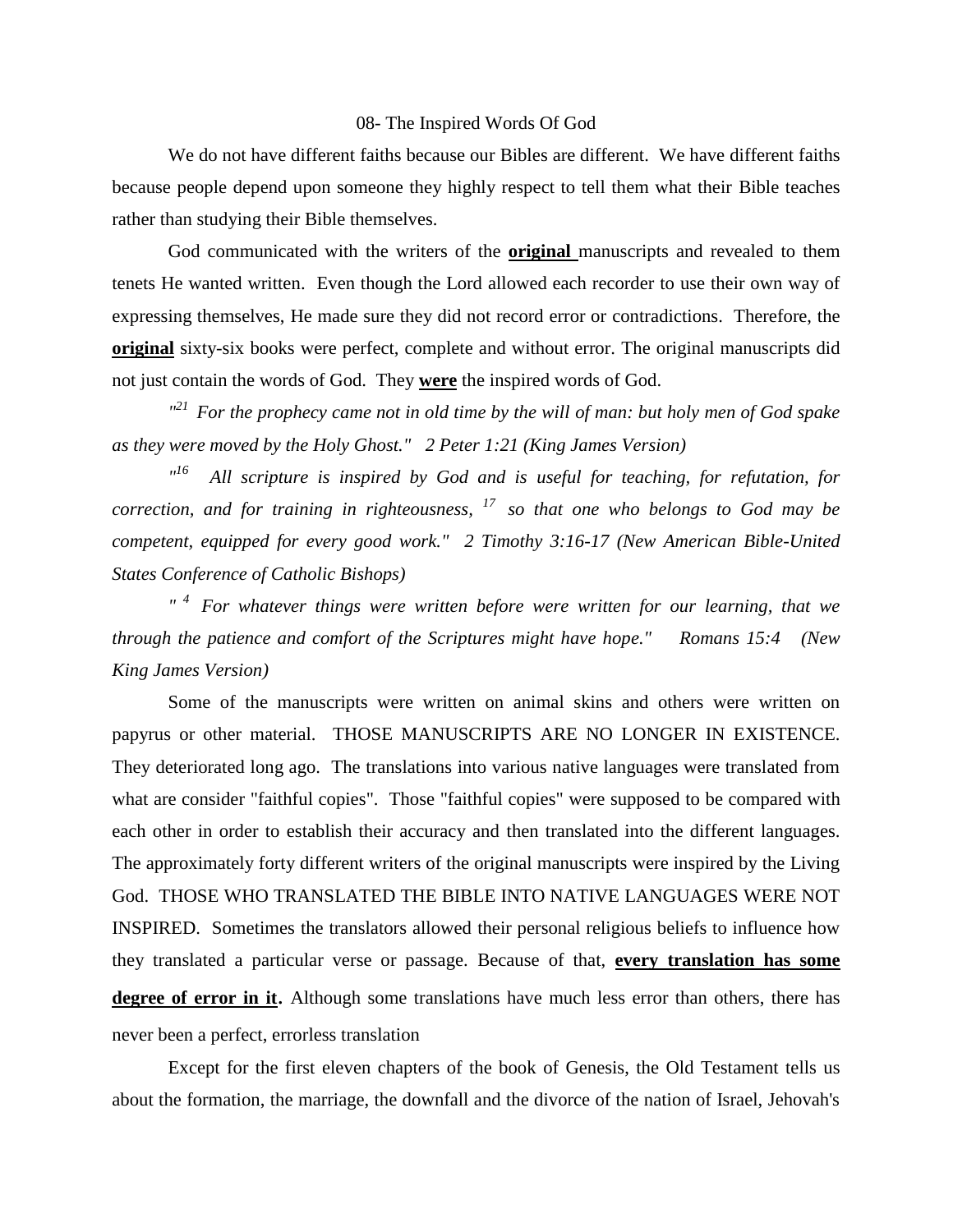second authorized agency to publish the good news of salvation to the people of this world. If you would like to know about the first authorized agency, you may read the paper, "ARE THE PEOPLE OF THE O. T. SAVED" on our website, [http://www.bayourouge.net.](http://www.bayourouge.net/)

The entire New Testament, except for the Book of Revelation, describes (1) the life, the earthly ministry and the death of the promised Messiah and also (2) the formation and the early ministry of the future Bride of Jesus Christ, that is, **the institution** or composite of all the local, scriptural churches combined. The New Testament contains the authorization of **the institution** or composite of all the local, scriptural churches combined, to be the Lord's third agency to publish the good news of salvation to the people of this world. The New Testament also tells us about the ministry of the restored Jewish Theocracy which will take place, sometime after that event we call "the Catching Up" (please see the valley of dry bones in Ezekiel, chapter 37). The New Testament also contains instructions sent to Jesus Christ's local, scriptural churches as well as the authorization of those saved who are not a member of a local, scriptural church. *" <sup>16</sup>"I, Jesus, have sent My angel to testify to you these things in the churches. I am the Root and the Offspring of David, the Bright and Morning Star." <sup>17</sup>(1) And the Spirit and the bride say, "Come!" And (2) let him who hears say, "Come!" And (3) let him who thirsts come. Whoever desires, let him take the water of life freely." Revelation 22:16-17 (New King James Version)* 

The sixty-six **original** manuscripts were recorded without any divisions so if your "Bible" has divisions such as chapters or verses, it is the first indication that your "Bible" is not an original manuscript, hand written by one of the original, inspired writers. Please do not be like the person who stated assertively, "If the Bible I use was good enough for the apostle Paul, it's good enough for me". The apostle Paul never had the complete Bible composed of all sixtysix books!

The copies of the sixty-six **original** manuscripts were divided into chapters and verses at a later date. While dividing the Bible into chapters and verses sometimes furnishes a convenience in study, some of us have a tendency to think that the information always concludes at the end of a chapter. As a result, we do not consider that the verses in the new chapter, in many cases, are contiguous and congruent to the preceding chapter and/or the following chapter.

Often we base our understanding of God's Word upon a key scripture that was clouded or corrupted when it was translated into our native language. Sometimes we erroneously base our understanding on comments that a writer has added next to a scripture in our Bible even though